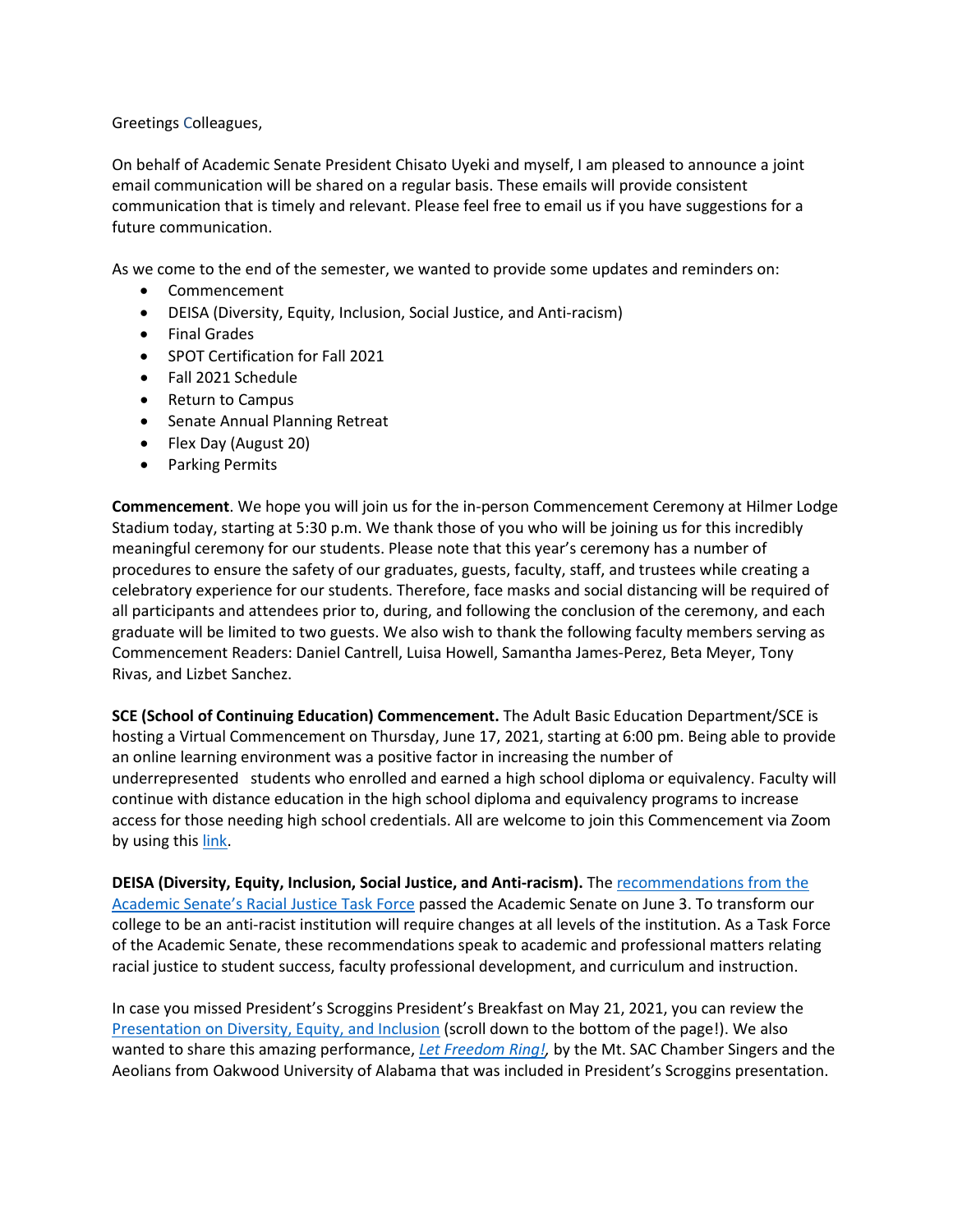**Final Grades**. As a reminder, all grades must be submitted no later than **Tuesday, June 15 by 11:59 pm**.

 submit grades on time, so students have sufficient time to make grade option and scheduling decisions, The option to and timeline for choosing a grading option varies by CRN. For more information refer to [Spring 2021 Term Excused Withdrawals \(EW\) and Pass/No Pass \(P/NP\) Guidance.](https://nam12.safelinks.protection.outlook.com/?url=https%3A%2F%2Fwww.mtsac.edu%2Fgovernance%2Facademicsenate%2Fcurrent_issues%2F2021%2FEW_P_NP_policy_Spring2021.pdf&data=04%7C01%7Ckelly.fowler%40mtsac.edu%7C573eaa25c89e4056804308d92d062893%7Ccc4d4bf20a9e4240aedea7d1d688f935%7C0%7C0%7C637590326733859107%7CUnknown%7CTWFpbGZsb3d8eyJWIjoiMC4wLjAwMDAiLCJQIjoiV2luMzIiLCJBTiI6Ik1haWwiLCJXVCI6Mn0%3D%7C1000&sdata=EOjgvcLTt6JIsXZrA7Zq4Lkb%2Bmlvz73OSNNT6E6mrpk%3D&reserved=0) It is critical that faculty receive transcripts for transfer and scholarships, qualify for financial aid, etc.

 Grades for both short-term and full-term classes are due by **11:59 pm on Tuesday, June 15**. For technical assistance in submitting grades, please contact the HelpDesk at [https://www.mtsac.edu/it/resources/helpdesk.html](https://nam12.safelinks.protection.outlook.com/?url=https%3A%2F%2Fwww.mtsac.edu%2Fit%2Fresources%2Fhelpdesk.html&data=04%7C01%7Ckelly.fowler%40mtsac.edu%7C573eaa25c89e4056804308d92d062893%7Ccc4d4bf20a9e4240aedea7d1d688f935%7C0%7C0%7C637590326733859107%7CUnknown%7CTWFpbGZsb3d8eyJWIjoiMC4wLjAwMDAiLCJQIjoiV2luMzIiLCJBTiI6Ik1haWwiLCJXVCI6Mn0%3D%7C1000&sdata=d%2Fog2DaZq6u2z4qrcrC32CZ2jncI8Lt%2Ftb2Ir%2FSs4gY%3D&reserved=0) 

to be SPOT certified or complete a[n approved alternative to SPOT by J](https://nam12.safelinks.protection.outlook.com/?url=https%3A%2F%2Fwww.mtsac.edu%2Fdistancelearning%2Fspot.html&data=04%7C01%7Ckelly.fowler%40mtsac.edu%7C573eaa25c89e4056804308d92d062893%7Ccc4d4bf20a9e4240aedea7d1d688f935%7C0%7C0%7C637590326733869061%7CUnknown%7CTWFpbGZsb3d8eyJWIjoiMC4wLjAwMDAiLCJQIjoiV2luMzIiLCJBTiI6Ik1haWwiLCJXVCI6Mn0%3D%7C1000&sdata=gHTi92SKyMQ6q0KDBTornGiVRPKHXRsl1EmUd6XIpRw%3D&reserved=0)une 30. Faculty who submitted Team and are strongly encouraged to check their Mt. SAC email daily and respond promptly to facilitate **SPOT Certification**. Faculty assigned to teach an online or hybrid class in Fall 2021 semester will need their SPOT courses for SPOT certification by June 1 will be notified by July 1 if they are SPOT certified. Faculty who are in the SPOT review process may receive frequent email messages from the SPOT Review forward momentum to completion. Please know that the reviewers are working diligently following the order courses were submitted.

 SPOT reviewers will continue to review courses in July and August for eligibility to teach in Winter and Spring.

 Faculty who are not SPOT certified by June 30 and are scheduled to teach online or hybrid classes this assignment/schedule. In as much as is possible, the Office of Instruction will make every effort in Catherine McKee (Assistant Distance Learning Coordinator), and the SPOT Review Team (Michael fall will need to work with their department chair and dean to modify their fall teaching maintaining a robust schedule for the fall. Many thanks to Carol Impara (Distance Learning Coordinator), Dowdle, Hong Guo, Elizabeth Lobb, and Sandra Weatherilt) for all of their tremendous work!

 **Fall 2021 Schedule.** As the Fall 2021 schedule is finalized and we start registration on July 7, we ask that discussion with the appropriate department chair(s). In the case of noncredit courses, communication programs in a face-to-face modality and had a significant enrollment decline during the pandemic, we will continue to work with these departments to recruit and rebuild these programs over the next you continue to be flexible as we modify course sections based on student demand. Some departments will experience higher enrollment in face-to-face classes while other departments will have student demand in online course sections. As we monitor these enrollments, the Instructional Team will be making Fall 2021 schedule modifications as needed. The schedule modification process will include will include the appropriate department faculty. For departments that generally schedule their academic year.

 **Return to Campus**. The Vice President of Instruction, Deans, and Associate Deans will be returning to their offices as of June 14 and most of the instructional division offices will be open by July 1. Please see reminder, the third day on campus per week obligation may be met through remote synchronous office hours after consultation with the Dean or Associate Dean. In addition, on-campus office hours shall be proportionate to on campus teaching assignment, or on campus reassigned time assignment. the [Instruction Return to Campus Plan](https://nam12.safelinks.protection.outlook.com/ap/b-59584e83/?url=https%3A%2F%2Fmtsac0-my.sharepoint.com%2F%3Ab%3A%2Fg%2Fpersonal%2Flmartinez_mtsac_edu%2FETSCkGRuOyZBohrcvvsulbEBfASEj-MBNDdnfUlKf9tkNA%3Fe%3Da5hn2s&data=04%7C01%7Ckelly.fowler%40mtsac.edu%7C573eaa25c89e4056804308d92d062893%7Ccc4d4bf20a9e4240aedea7d1d688f935%7C0%7C0%7C637590326733879019%7CUnknown%7CTWFpbGZsb3d8eyJWIjoiMC4wLjAwMDAiLCJQIjoiV2luMzIiLCJBTiI6Ik1haWwiLCJXVCI6Mn0%3D%7C1000&sdata=6gKKdpW50fC1gMpk5%2FK2HENfoIHGSwjyoDMrvtTHLi4%3D&reserved=0) for details regarding return individual office return dates. As a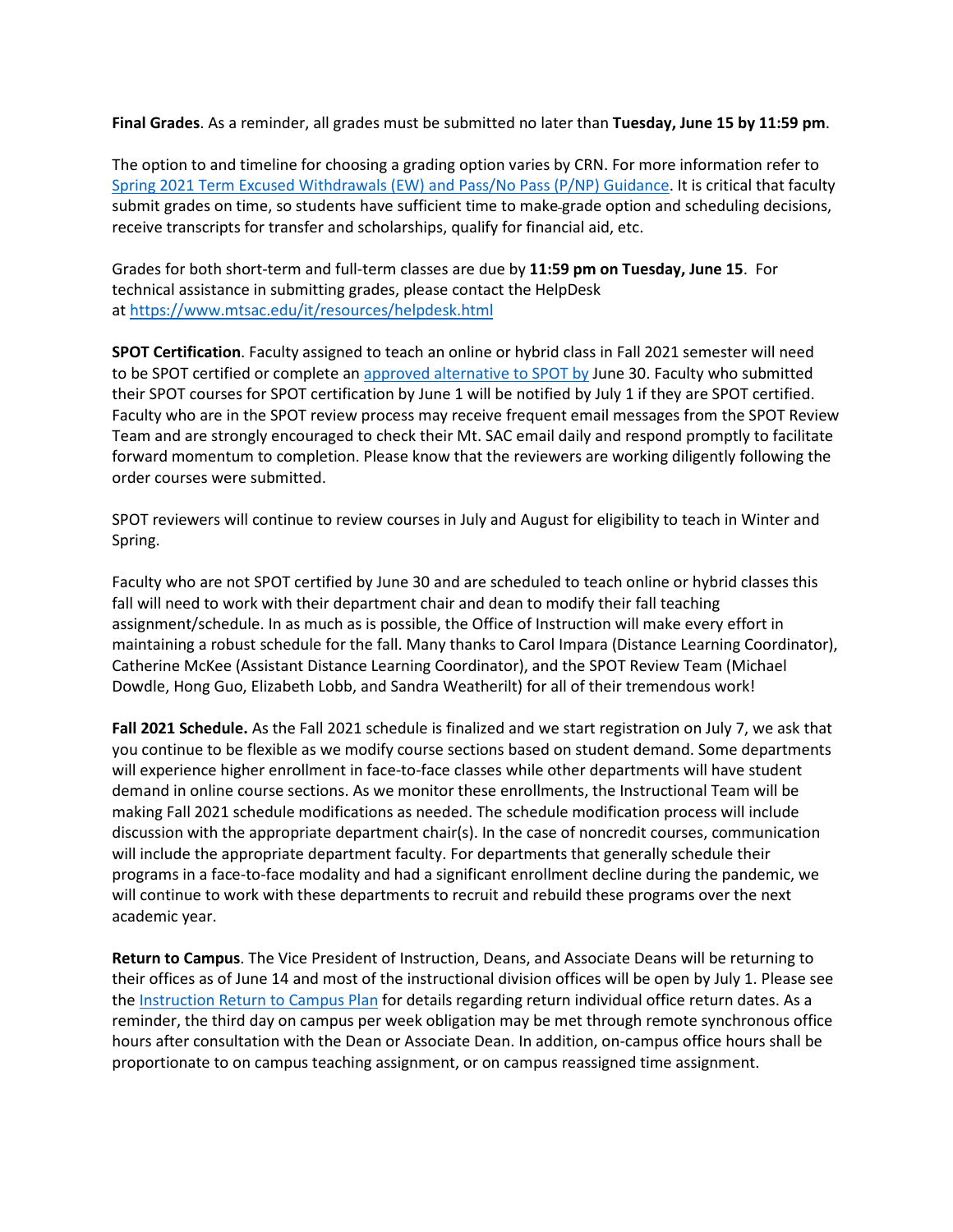Faculty who wish to come to campus before fall classes begin (i.e. this summer) should contact their appropriate Dean, Associate Dean, and/or Manager to ensure all processes and protocols are followed.

[2021 May 13 2021\)](https://nam12.safelinks.protection.outlook.com/?url=https%3A%2F%2Fwww.mtsac.edu%2Fhr%2Ffacultyassociationcontract%2FFacultyReturntoCampusFall2021-Signed5_13_21.pdf&data=04%7C01%7Ckelly.fowler%40mtsac.edu%7C573eaa25c89e4056804308d92d062893%7Ccc4d4bf20a9e4240aedea7d1d688f935%7C0%7C0%7C637590326733888974%7CUnknown%7CTWFpbGZsb3d8eyJWIjoiMC4wLjAwMDAiLCJQIjoiV2luMzIiLCJBTiI6Ik1haWwiLCJXVCI6Mn0%3D%7C1000&sdata=whUVtNSna3id5tqmwJ3H0FmPVqSlTye1OpsWelkc%2FvA%3D&reserved=0) or see your Dean and/or Associate Dean. All face masks and social distancing guidelines per the LA County Department of Public Health will continue to be in effect until further For questions about faculty office hours, on-campus expectations, etc., please refer to the Mt. SAC and Faculty Association side letters (*[Return to Campus – Fall 2021 May 3 2021](https://nam12.safelinks.protection.outlook.com/?url=https%3A%2F%2Fwww.mtsac.edu%2Fhr%2Ffacultyassociationcontract%2FFacultyReturntoCampusFall2021-Signed5_3_21.pdf&data=04%7C01%7Ckelly.fowler%40mtsac.edu%7C573eaa25c89e4056804308d92d062893%7Ccc4d4bf20a9e4240aedea7d1d688f935%7C0%7C0%7C637590326733879019%7CUnknown%7CTWFpbGZsb3d8eyJWIjoiMC4wLjAwMDAiLCJQIjoiV2luMzIiLCJBTiI6Ik1haWwiLCJXVCI6Mn0%3D%7C1000&sdata=pcjhMGGubbrxpwX3bbT4tJUsDT%2BwR5gBdDbYJk9hVBQ%3D&reserved=0)* and [Return to Campus – Fall](https://nam12.safelinks.protection.outlook.com/?url=https%3A%2F%2Fwww.mtsac.edu%2Fhr%2Ffacultyassociationcontract%2FFacultyReturntoCampusFall2021-Signed5_13_21.pdf&data=04%7C01%7Ckelly.fowler%40mtsac.edu%7C573eaa25c89e4056804308d92d062893%7Ccc4d4bf20a9e4240aedea7d1d688f935%7C0%7C0%7C637590326733888974%7CUnknown%7CTWFpbGZsb3d8eyJWIjoiMC4wLjAwMDAiLCJQIjoiV2luMzIiLCJBTiI6Ik1haWwiLCJXVCI6Mn0%3D%7C1000&sdata=whUVtNSna3id5tqmwJ3H0FmPVqSlTye1OpsWelkc%2FvA%3D&reserved=0)  notice.

 **Senate Annual Planning Retreat – Thursday, August 19, 2021, 9 am to 12 pm**. All faculty are invited to join the Academic Senate for our annual planning retreat the day before Flex Day. At the retreat we will review our progress towards this year's goals and plan Senate priorities for the 2021-2022 year. Zoom information to follow in August.

 **Fall Faculty Virtual Flex Day: Return and Renew.** On Friday, August 20, from 8 am to 3 pm. Registration encourage you to register for the lunch session for a preview of Mt. SAC Theater Department's  production of *She Kills Monsters: Virtual Realms* by Qui Nguyen. Also, full-time faculty must attend the seeing you on August 20! is now open[: Register for the opening meeting, lunch session, and breakouts at this link to receive Zoom](https://nam12.safelinks.protection.outlook.com/?url=https%3A%2F%2Fwww.mtsac.edu%2Fpod%2Fprograms%2Fflex-day%2Fflex-day-fall-2021.html&data=04%7C01%7Ckelly.fowler%40mtsac.edu%7C573eaa25c89e4056804308d92d062893%7Ccc4d4bf20a9e4240aedea7d1d688f935%7C0%7C0%7C637590326733888974%7CUnknown%7CTWFpbGZsb3d8eyJWIjoiMC4wLjAwMDAiLCJQIjoiV2luMzIiLCJBTiI6Ik1haWwiLCJXVCI6Mn0%3D%7C1000&sdata=U%2F9NZCiH0qSFOdaICySukcllDTNJqhawaw2HYA0uBP8%3D&reserved=0)  [access.](https://nam12.safelinks.protection.outlook.com/?url=https%3A%2F%2Fwww.mtsac.edu%2Fpod%2Fprograms%2Fflex-day%2Fflex-day-fall-2021.html&data=04%7C01%7Ckelly.fowler%40mtsac.edu%7C573eaa25c89e4056804308d92d062893%7Ccc4d4bf20a9e4240aedea7d1d688f935%7C0%7C0%7C637590326733888974%7CUnknown%7CTWFpbGZsb3d8eyJWIjoiMC4wLjAwMDAiLCJQIjoiV2luMzIiLCJBTiI6Ik1haWwiLCJXVCI6Mn0%3D%7C1000&sdata=U%2F9NZCiH0qSFOdaICySukcllDTNJqhawaw2HYA0uBP8%3D&reserved=0) To register for a virtual Flex session, be sure to download the Zoom app (if you haven't already) and register individually for each session. Each individual session will have a unique Zoom link. We also entire day of workshops and activities to qualify for the six mandatory flex hours. We look forward to

 **Parking Permits.** For the Fall 2021 semester, the 2020 Staff Parking Permits will continue to be valid Campus Safety during regular business hours at (909) 274-4555. through December 2021. New staff can obtain a 2020 Staff Parking Permit by contacting Police and

 fifteen months. The time and effort expended will become evident as we experience 1,000 + students many of whom are first-generation, is one of our greatest joys as educators! We sincerely thank you! Please accept our most profound appreciation for all of the hard work accomplished over these past graduate at today's Commencement Ceremony. Helping to make the dream possible for these students,

We hope you have a wonderful and relaxing summer, and we're looking forward to seeing everyone in the fall! **Mt. SAC is Back!** 

**Kelly Fowler**  Vice President of Instruction

**E. Chisato Uyeki**  Academic Senate President



## **Kelly Fowler**

 Vice President of Instruction | Accreditation Liaison Officer California Community Colleges Chief Instructional Officers, Secretary (she/her/hers)